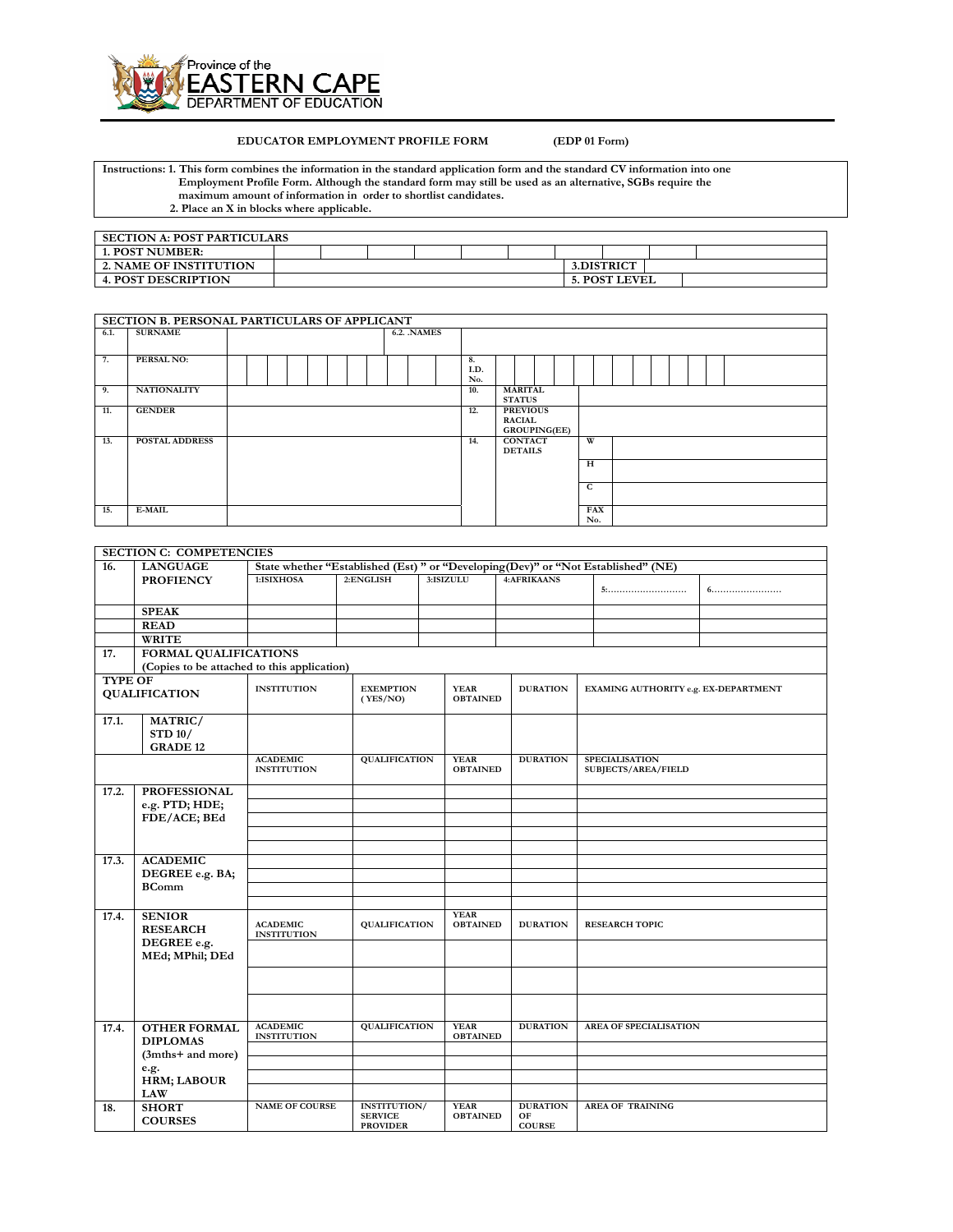| (attach           |  |  |  |
|-------------------|--|--|--|
| attendance        |  |  |  |
| certificate where |  |  |  |
| available)        |  |  |  |
|                   |  |  |  |
|                   |  |  |  |
|                   |  |  |  |
|                   |  |  |  |
|                   |  |  |  |
|                   |  |  |  |

19. HIGHEST REQV LEVEL **HIGHEST NQF LEVEL** 

| 20.    | <b>SECTION D: GENERIC SKILLS</b> |                          | (Evidence of these skills may be tested in the Interviewing Process) |                           |
|--------|----------------------------------|--------------------------|----------------------------------------------------------------------|---------------------------|
|        | (Mark appropriate box with an X) | <b>Established</b> (Est) | Developing (Dev)                                                     | Not Yet Established (NYE) |
| 20.1.  | <b>COMPUTER LITERACY</b>         |                          |                                                                      |                           |
| 20.2.  | <b>COMMUNICATION</b>             |                          |                                                                      |                           |
| 20.3.  | <b>REPORT WRITING</b>            |                          |                                                                      |                           |
| 20.4.  | <b>BASIC PROJECT MANAGEMENT</b>  |                          |                                                                      |                           |
| 20.5.  | <b>LEADERSHIP</b>                |                          |                                                                      |                           |
| 20.6.  | <b>BASIC FINANCIAL</b>           |                          |                                                                      |                           |
|        | <b>MANAGEMENT</b>                |                          |                                                                      |                           |
| 20.7.  | <b>HUMAN RELATIONS</b>           |                          |                                                                      |                           |
| 20.8.  | <b>INNOVATION AND CREATIVITY</b> |                          |                                                                      |                           |
| 20.9.  | OTHER:                           |                          |                                                                      |                           |
| 20.10. | OTHER:                           |                          |                                                                      |                           |

| 21.   | <b>EMPLOYMENT HISTORY</b> |              |                    |                 |                       |                                   |
|-------|---------------------------|--------------|--------------------|-----------------|-----------------------|-----------------------------------|
|       |                           | <b>POST</b>  | <b>INSTITUTION</b> | <b>PROVINCE</b> |                       | <b>SUBJECT/S TAUGHT/FUNCTIONS</b> |
|       |                           | <b>LEVEL</b> |                    |                 |                       |                                   |
| 21.1. | <b>CURRENT POST</b>       |              |                    |                 |                       |                                   |
| 21.2. | <b>PREVIOUS POSTS IN</b>  |              |                    |                 |                       |                                   |
|       | <b>EDUCATION</b>          |              |                    |                 |                       |                                   |
|       |                           |              |                    |                 |                       |                                   |
|       |                           |              |                    |                 |                       |                                   |
|       |                           |              |                    |                 |                       |                                   |
| 21.2. | <b>OTHER WORKING</b>      |              | <b>EMPLOYER</b>    |                 | <b>NATURE OF WORK</b> | <b>DURATION</b>                   |
|       | <b>EXPERIENCE</b>         |              |                    |                 |                       |                                   |
| 21.3. |                           |              |                    |                 |                       |                                   |
| 21.4. |                           |              |                    |                 |                       |                                   |
| 21.3. |                           |              |                    |                 |                       |                                   |
| 21.4. |                           |              |                    |                 |                       |                                   |

| $\sim$<br>44. | <b>TOTAL YEARS OF EXPERIENCE IN</b> | <b>TOTAL WORKING</b><br><b>YEARS</b> |  |
|---------------|-------------------------------------|--------------------------------------|--|
|               | <b>EDUCATION</b>                    |                                      |  |

| 23.   | <b>EXTRA CURRICULAR ACTIVITIES</b> |                                  |  |
|-------|------------------------------------|----------------------------------|--|
| 23.1. | SPORTS e.g. athletics, netball     |                                  |  |
|       | $(\text{state sport code/s})$      |                                  |  |
| 23.2  | MUSICAL INSTRUMENT                 |                                  |  |
|       | e.g. piano, flute (state           |                                  |  |
|       | instrument/s)                      |                                  |  |
| 23.3. |                                    | (Mark appropriate box with an X) |  |
|       | <b>DRAMA</b>                       | <b>CHOIR</b>                     |  |
|       | <b>ART</b>                         | <b>DRUM MAJORETTES</b>           |  |
|       | <b>DEBATING</b>                    | <b>OTHER</b> (state other):      |  |
|       | <b>CHESS</b>                       | OTHER (state other):             |  |

| 24.   |                          | PROFESSIONAL ACTIVITIES (e.g. educator union; sports body; board; council) |                           |
|-------|--------------------------|----------------------------------------------------------------------------|---------------------------|
|       | <b>ORGANISATION/BODY</b> | POSITION HELD (state provincial/national)                                  | <b>DURATION OF OFFICE</b> |
| 24.1. |                          |                                                                            |                           |
| 24.2. |                          |                                                                            |                           |
| 24.3. |                          |                                                                            |                           |
| 24.4. |                          |                                                                            |                           |
| 25.4. |                          |                                                                            |                           |

| 26.                 |                      | SOCIAL RESPONSIBILTY ROLE (e.g. community based activities; SRC chairperson) |
|---------------------|----------------------|------------------------------------------------------------------------------|
|                     | <b>POSITION HELD</b> | <b>RESPONSIBILITIES</b>                                                      |
| 26.1.               |                      |                                                                              |
| $\overline{26.2}$ . |                      |                                                                              |
| 26.3.               |                      |                                                                              |
| 26.4.               |                      |                                                                              |
| 26.5.               |                      |                                                                              |